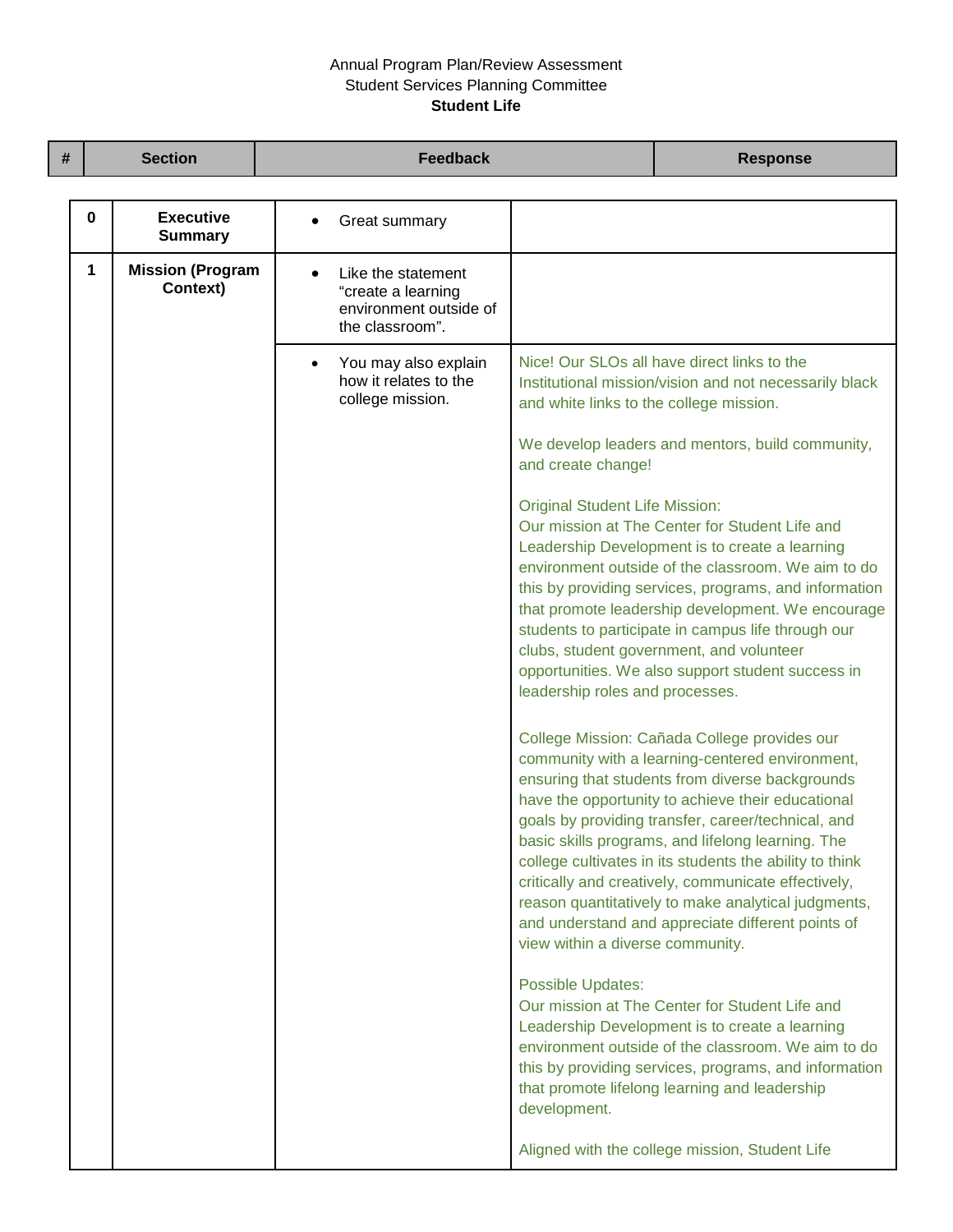|              |                                                                 |                                                                                                                                                                                                     | cultivates in its students the ability to think critically<br>and creatively, communicate effectively, and<br>understand and appreciate different points of view<br>within a diverse community. We do this by<br>encouraging students to participate in campus life<br>through our clubs, student government, and volunteer<br>opportunities. We also support student success in<br>leadership roles and processes.                                                                                                                                                                                                                                                                                                                                                                                                                                                                                                                                                                                       |
|--------------|-----------------------------------------------------------------|-----------------------------------------------------------------------------------------------------------------------------------------------------------------------------------------------------|-----------------------------------------------------------------------------------------------------------------------------------------------------------------------------------------------------------------------------------------------------------------------------------------------------------------------------------------------------------------------------------------------------------------------------------------------------------------------------------------------------------------------------------------------------------------------------------------------------------------------------------------------------------------------------------------------------------------------------------------------------------------------------------------------------------------------------------------------------------------------------------------------------------------------------------------------------------------------------------------------------------|
|              |                                                                 | Clear and concise                                                                                                                                                                                   |                                                                                                                                                                                                                                                                                                                                                                                                                                                                                                                                                                                                                                                                                                                                                                                                                                                                                                                                                                                                           |
| $\mathbf{2}$ | Program<br><b>Description</b><br>(Program Context)              | No Comments                                                                                                                                                                                         |                                                                                                                                                                                                                                                                                                                                                                                                                                                                                                                                                                                                                                                                                                                                                                                                                                                                                                                                                                                                           |
| $\mathbf{3}$ | <b>Community and</b><br><b>Labor Needs</b><br>(Program Context) | Important that you have<br>documented increase<br>in student housing<br>needs and<br>homelessness.                                                                                                  | Yes! Once a full-time Student Life and Leadership<br>Assistant is hired, their work with both Sparkpoint's<br>Food Pantry and Housing Assistance will allow for<br>some great interweaving of educational workshops!<br>We were able to do a joint event on Housing with the<br>community however being able to do classroom-visit                                                                                                                                                                                                                                                                                                                                                                                                                                                                                                                                                                                                                                                                        |
|              |                                                                 | Housing is of course<br>such a huge need for<br>our students, I'm glad<br>your area has made<br>this a focus of<br>attention.                                                                       | workshops and Student Life workshops, it would be<br>so beneficial!                                                                                                                                                                                                                                                                                                                                                                                                                                                                                                                                                                                                                                                                                                                                                                                                                                                                                                                                       |
| 4            | <b>Major</b><br><b>Accomplishment</b><br>(Looking back)         | Very impressive list of<br>accomplishments! By<br>"discounted rides" do<br>you mean bus passes?<br>Recommend including<br>more information on<br>campus clubs and<br>ASCC under<br>accomplishments. | Yes. We give a 56% discount to all students with a<br>current Student Body Card.<br>More to add to accomplishments: first college to work<br>with Rise Up, post election concerns and created<br>info-graphic with all college and ASCC information on<br>what the college is doing.<br>Add workshops given to ECE and Classified Senate.<br>Below is a list of our clubs and our ASCC events this<br>year:<br>(As many campus clubs at CSM who is much bigger<br>than us!).<br>Academy of Intellectual Debates<br>$\bullet$<br>American Society of Interior Designers -<br>$\bullet$<br>Cañada College Chapter<br><b>Astronomy Club</b><br>$\bullet$<br>Beta Zeta Nu (Phi Theta Kappa)<br>$\bullet$<br>Business and Entrepreneurship Club (BEC)<br>$\bullet$<br><b>Civil Liberties Club</b><br>$\bullet$<br>Cañada College Republicans (CCR)<br>$\bullet$<br>Community F.I.R.S.T.<br>$\bullet$<br><b>Computer Science</b><br>$\bullet$<br>Digital Arts and Animation Club (DAAm)<br><b>Dreamers Club</b> |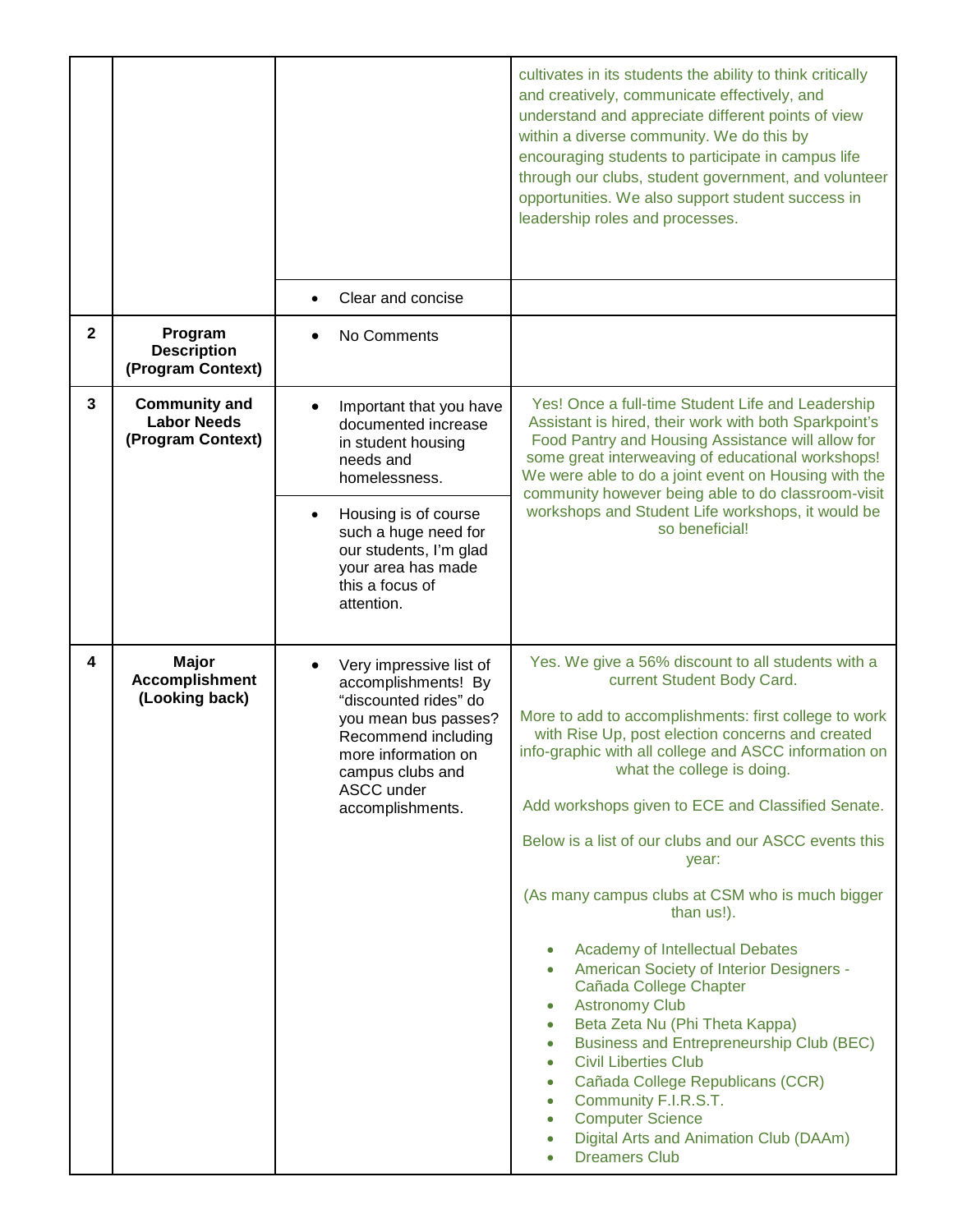|    |                                                                   |                                                                                                                                                                              | <b>Engineering Design Club</b><br>$\bullet$<br><b>Environmental Club</b><br>$\bullet$<br><b>EOPS Student Club</b><br>$\bullet$<br><b>Glee Club</b><br>$\bullet$<br>G.S.A<br>$\bullet$<br>InterVarsity Christian Fellowship<br>$\bullet$<br>Malaysian's Little Organization (MYLO)<br>$\bullet$<br><b>MAP</b><br>$\bullet$<br><b>Math Club</b><br>$\bullet$<br><b>Photon Masters</b><br>$\bullet$<br><b>PUENTE Club</b><br>$\bullet$<br><b>Salsa Club</b><br>$\bullet$<br>Society of Hispanic Professional Engineers<br>$\bullet$<br>(SHPE)<br>Vets & Friends of Cañada<br>$\bullet$<br>Video Game Development Club<br>$\bullet$<br><b>Young Americans for Freedom</b><br>$\bullet$ |
|----|-------------------------------------------------------------------|------------------------------------------------------------------------------------------------------------------------------------------------------------------------------|------------------------------------------------------------------------------------------------------------------------------------------------------------------------------------------------------------------------------------------------------------------------------------------------------------------------------------------------------------------------------------------------------------------------------------------------------------------------------------------------------------------------------------------------------------------------------------------------------------------------------------------------------------------------------------|
|    |                                                                   | Impressive<br>achievements! Keep up<br>the great work.                                                                                                                       |                                                                                                                                                                                                                                                                                                                                                                                                                                                                                                                                                                                                                                                                                    |
|    |                                                                   | Wonderful<br>accomplishments!                                                                                                                                                |                                                                                                                                                                                                                                                                                                                                                                                                                                                                                                                                                                                                                                                                                    |
|    |                                                                   | Excellent work on<br>improving data<br>collection to assist in<br>assessing the impact of<br>services.                                                                       |                                                                                                                                                                                                                                                                                                                                                                                                                                                                                                                                                                                                                                                                                    |
| 5  | <b>Impact of Resource</b><br><b>Allocations</b><br>(Looking back) | Student body card<br>$\bullet$<br>machine seems to<br>have made a huge<br>impact in documenting<br>services! Do students<br>also get free paper with<br>printing privileges? | Yes! With the student body card students get 150<br>free pages and prints.                                                                                                                                                                                                                                                                                                                                                                                                                                                                                                                                                                                                         |
|    |                                                                   | In previous cycles did<br>you receive any new<br>resources? What was<br>the impact of those<br>resources?                                                                    | We have not received any technical or facilities<br>resources through Program Review since I came in<br>2013.                                                                                                                                                                                                                                                                                                                                                                                                                                                                                                                                                                      |
|    |                                                                   | Excellent work on<br>outlining the needs in<br>space, programming<br>and equipment.                                                                                          |                                                                                                                                                                                                                                                                                                                                                                                                                                                                                                                                                                                                                                                                                    |
| 6A | State of the<br>Program -<br><b>Observation</b>                   | Are figures for housing<br>assistance the number<br>of unduplicated<br>students served or the<br>number of student<br>contacts?                                              | Unduplicated students served (advertising housing or<br>looking for roommate.)                                                                                                                                                                                                                                                                                                                                                                                                                                                                                                                                                                                                     |
|    |                                                                   | You may name some<br>the activities under the                                                                                                                                | Thank you! Events this year executed and sponsored<br>have included:                                                                                                                                                                                                                                                                                                                                                                                                                                                                                                                                                                                                               |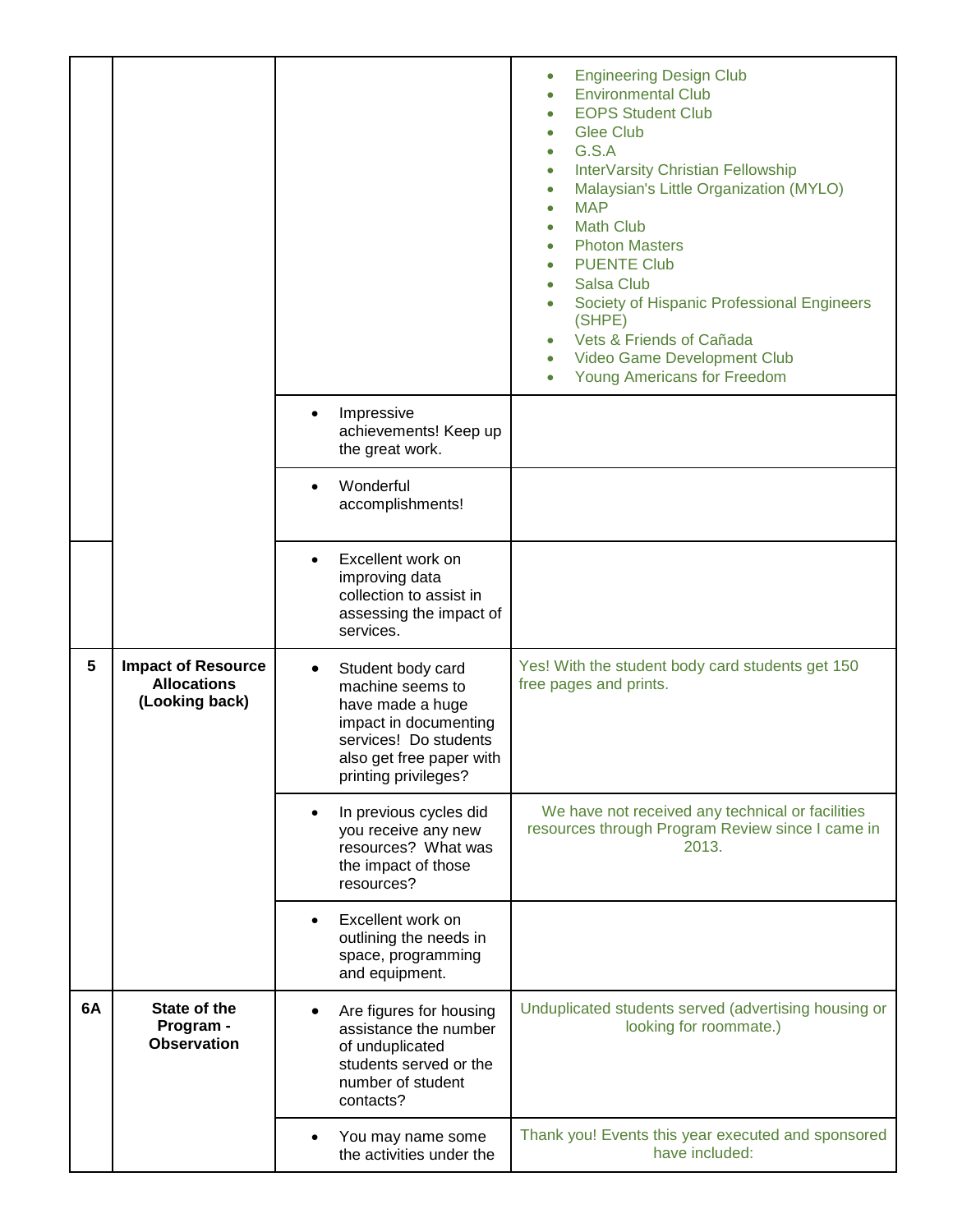| strengths. You have<br>many great events that<br>engage day time and<br>evening students.<br>Really like that you<br>have training modules! | <b>July 2016</b><br>$\bullet$<br><b>Ongoing ASCC Meetings: Every</b><br>$\circ$<br>Thursday from 3:30-5:30pm in CIETL<br><b>Ongoing ICC Meetings: Every Other</b><br>$\circ$<br>Monday from 3:30-4:30 in Building 2-10<br><b>Ongoing Programming Board Meetings:</b><br>$\circ$<br>Every Tuesday from 3:00-4:00pm<br>4th of July Parade: 1st Place Float July 4<br>$\circ$<br>August 2016<br><b>Student Senate Training at Flex Day:</b><br>$\circ$<br>August 16<br>o Welcome Week: August 17, 18, 22<br>Intervarsity Kick Off Party: August 25<br>$\circ$<br>September 2016<br>Spirit Week: September 13, 14<br>$\circ$<br>Club Rush: September 15<br>$\circ$<br><b>CBET Student Body Card Event:</b><br>$\circ$                                                                            |
|---------------------------------------------------------------------------------------------------------------------------------------------|----------------------------------------------------------------------------------------------------------------------------------------------------------------------------------------------------------------------------------------------------------------------------------------------------------------------------------------------------------------------------------------------------------------------------------------------------------------------------------------------------------------------------------------------------------------------------------------------------------------------------------------------------------------------------------------------------------------------------------------------------------------------------------------------|
|                                                                                                                                             | September 21<br>Leadership Retreat: September 23, 24,<br>$\circ$<br>25                                                                                                                                                                                                                                                                                                                                                                                                                                                                                                                                                                                                                                                                                                                       |
|                                                                                                                                             | October 2016<br>$\bullet$<br><b>Ongoing ASCC Meetings: Every</b><br>$\circ$<br>Thursday from 3:30-5:30pm in CIETL<br><b>Ongoing ICC Meetings: Every Other</b><br>$\circ$<br>Monday from 3:30-4:30 in Building 2-10<br><b>Ongoing Programming Board Meetings:</b><br>$\circ$<br>Every Tuesday from 3:00-4:00pm<br>Sponsored: Ongoing College for Working<br>$\circ$<br>Adult Brown Bag Events: Every Thursday<br>$7-8pm$<br>Sponsored: Multicultural Awareness<br>$\circ$<br>Program Club's Back to School Party:<br>October 1<br>Sponsored: CSU Monterey Bay Visit:<br>$\circ$<br>October 8<br><b>Constitution and Election Day: October</b><br>$\circ$<br>13<br><b>Sponsored: Transfer Tuesday Event:</b><br>$\circ$<br>October 18<br>Election Debate Watch Event: October<br>$\circ$<br>19 |
|                                                                                                                                             | Sponsored: Macario Play: October 20<br>$\circ$<br>Sponsored: Star Party with Astronomy<br>$\circ$<br>Club: October 21<br><b>California Community College Student</b><br>$\circ$<br><b>Affairs Association Student Conference:</b><br>October 21, 22, 23<br>Sponsored: Library Open House:<br>$\circ$<br>October 26<br>Halloween Bash: October 27<br>$\circ$<br>Sponsored: Malaysian Club Info Event:<br>$\circ$<br>October 31                                                                                                                                                                                                                                                                                                                                                                |
|                                                                                                                                             | November 2016<br>Dia de los Muertos: November 2<br>$\circ$<br>Sponsored: UC Davis Tour: November 4<br>$\circ$<br>Sponsored: San Jose State University<br>$\circ$                                                                                                                                                                                                                                                                                                                                                                                                                                                                                                                                                                                                                             |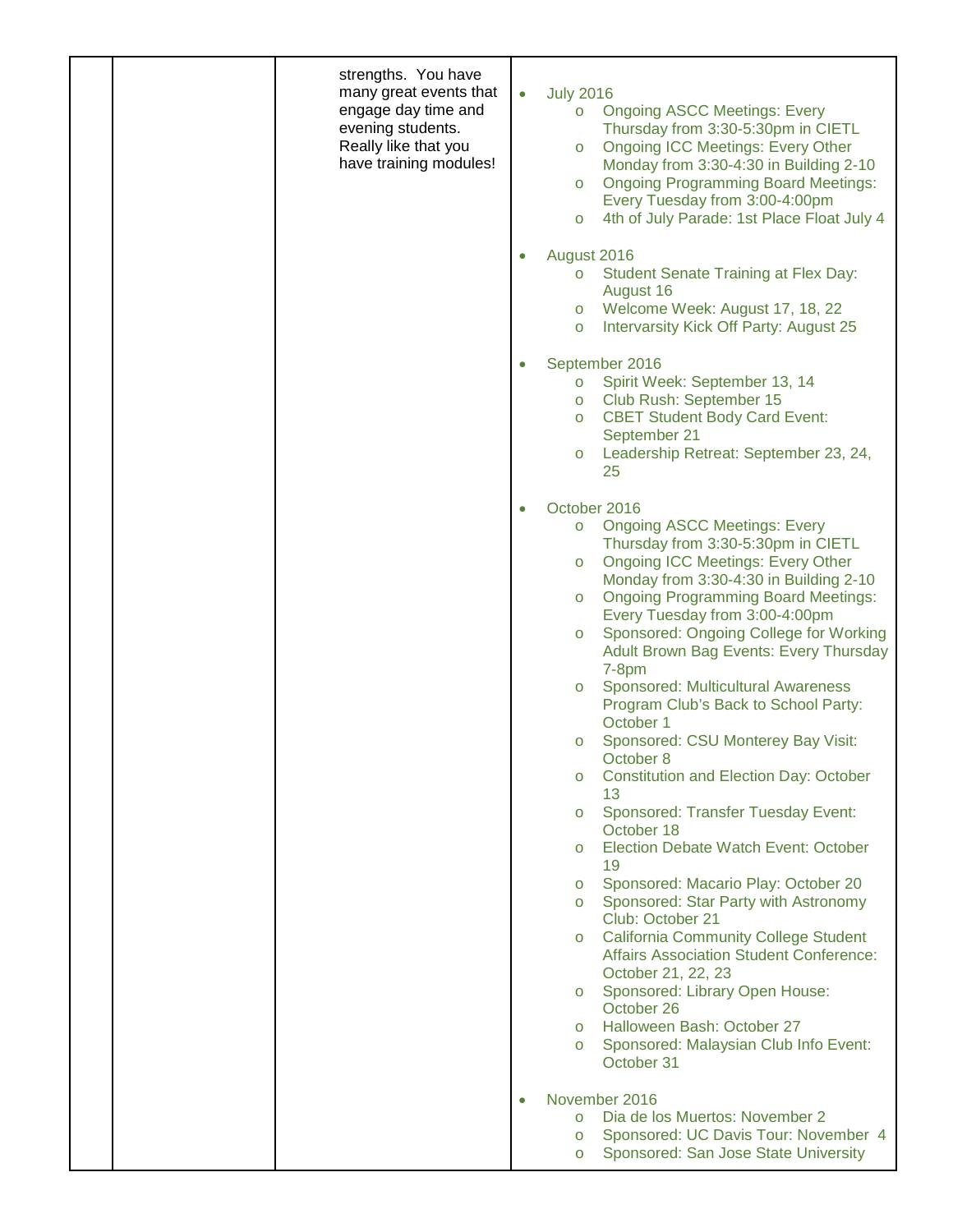|  |           | Tour: November 5<br><b>Sponsored: Mission District Mural</b><br>$\circ$<br>Learning: November 7<br>Sponsored: Veterans and Friends Club<br>$\circ$<br>Events: November 8, 9, 10<br>Sponsored: Young Americans for<br>$\circ$<br>Freedom Club Event: November 8<br>Post-Election Roundtable: November 9<br>$\circ$<br>Sponsored: Social Sciences &<br>$\circ$<br><b>DREAMers Post Election: November 10</b><br>International Celebration: November 15<br>$\circ$<br><b>National Conference on Student</b><br>$\circ$<br>Leadership: November 15, 16, 17, 18, 19<br>Sponsored: PTK's Senator Jerry Hill<br>$\circ$<br>Speaker Event: November 21 |
|--|-----------|------------------------------------------------------------------------------------------------------------------------------------------------------------------------------------------------------------------------------------------------------------------------------------------------------------------------------------------------------------------------------------------------------------------------------------------------------------------------------------------------------------------------------------------------------------------------------------------------------------------------------------------------|
|  | $\bullet$ | December 2016<br>District Student Council Mixer: December<br>$\circ$<br>2<br>Treat Yo' Self: Social Justice: December<br>$\circ$<br>Treat Yo' Self: Self Love: December 8<br>$\circ$<br>Sponsored: Dance Motion X: December<br>$\circ$                                                                                                                                                                                                                                                                                                                                                                                                         |
|  |           | <b>Student Senate Winter Training Day:</b><br>$\circ$<br>December 17<br>January 2017                                                                                                                                                                                                                                                                                                                                                                                                                                                                                                                                                           |
|  |           | <b>Ongoing ASCC Meetings: Every</b><br>$\circ$<br>Thursday from 3:30-5:30pm in CIETL<br><b>Ongoing ICC Meetings: Every Other</b><br>$\circ$<br>Monday from 3:30-4:30 in Building 2-10<br><b>Ongoing Programming Board Meetings:</b><br>$\circ$<br>Every Tuesday from 3:00-4:00pm<br>Welcome Week & Free School Supplies<br>$\circ$<br>on January 17<br>Lunar New Year Celebration on January<br>$\circ$<br>18<br>2017 New Year's Kick Off January 19<br>$\circ$<br>Sponsored: EOPS & TRIO Historically<br><b>Black Colleges and Universities Caravan</b><br>on January 26                                                                      |
|  |           | February 2017<br>Club Rush on February 8 and 9<br>$\circ$<br>Sponsored: ESL Student Body Card<br>$\circ$<br>Special Event on February 9<br>Sponsored: Phi Theta Kappa Spring<br>$\circ$<br>Leadership Conference on February 12<br>Immigration Awareness on February 22<br>$\circ$<br>Sponsored: Gender Neutral Bathroom<br>$\circ$<br>Ribbon Cutting with the Gender and<br>Sexuality Alliance Club on February 27<br>Sponsored: Business and<br>$\circ$<br>Entrepreneurship Club Speaker event on<br>February 27                                                                                                                             |
|  |           | March 2017<br>Holi Fest on March 9<br>$\circ$<br>Homelessness Awareness on March 23<br>$\circ$<br>Sponsored: DREAMers Your Story is<br>$\circ$<br><b>Beautiful on March 28</b>                                                                                                                                                                                                                                                                                                                                                                                                                                                                 |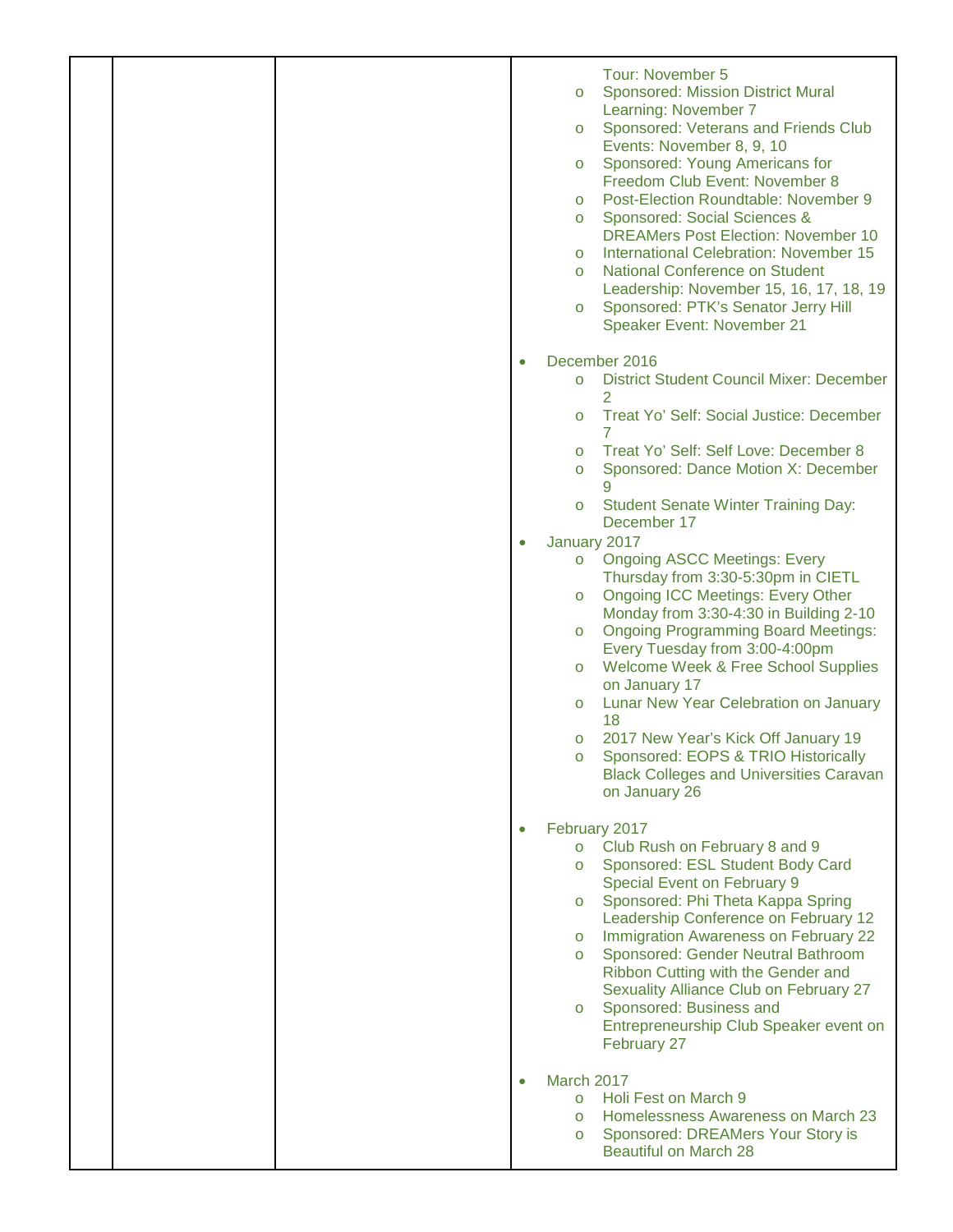| 6B        | State of the<br>Program -<br><b>Evaluation</b>                                                               | Didn't realize that you<br>$\bullet$<br>share the Full-time<br>assistant with the Food<br>Pantry. Is there a<br>recommendation for<br>any changes in the<br>coming years?                                                                                      | Things to work on for next year would be working<br>really closely with Sparkpoint, Assistant, and Student<br>Interns on roles and expectations. This entire<br>academic year we have not been able to assist<br>Sparkpoint and have had only part-time extra<br>assistance from a student.                                                                                                                                                                                      |
|-----------|--------------------------------------------------------------------------------------------------------------|----------------------------------------------------------------------------------------------------------------------------------------------------------------------------------------------------------------------------------------------------------------|----------------------------------------------------------------------------------------------------------------------------------------------------------------------------------------------------------------------------------------------------------------------------------------------------------------------------------------------------------------------------------------------------------------------------------------------------------------------------------|
| <b>7A</b> | <b>Current Service</b><br><b>Area Outcomes</b><br>(SAOs)<br><b>Assessment and</b><br><b>Student Learning</b> | Would "increase<br>student visitation to the<br>Center be a SLO rather<br>than SAO?                                                                                                                                                                            | Let's check in with the experts-is increasing overall<br>visitation to a center a Service Area outcome rather<br>than a student learning outcome?                                                                                                                                                                                                                                                                                                                                |
|           | <b>Outcomes (SLOs)</b><br><b>Assessment</b>                                                                  | Write out SAO's once<br>again in this section.                                                                                                                                                                                                                 | Yes, can do.                                                                                                                                                                                                                                                                                                                                                                                                                                                                     |
|           |                                                                                                              | That is a lot of SLOs!<br>They all seem really<br>good, but has there<br>been any thought about<br>reducing the number?<br>I imagine it is a lot of<br>work to assess this<br>many SLOs. Were<br>these developed by the<br>students? Clear and<br>concise SLOs | I can, however I track learning anyway to go over the<br>learning process with each student on how they did<br>that year so they can better grow.<br>They were not<br>developed by the students however they have been<br>updated as each year goes on seeing the needs,<br>missing areas, and things that worked (from the<br>student end-of-the-year presentations). I luckily use<br>Google Spreadsheet for most assessment and it<br>makes the process easy to track for me. |
| 7B        | <b>SAO Assessment</b><br>Plan                                                                                | You have so much<br>great data! This is<br>really wonderful<br>information that shows<br>the impact of the<br>student life and<br>leadership office on our<br>students!                                                                                        |                                                                                                                                                                                                                                                                                                                                                                                                                                                                                  |
|           |                                                                                                              | <b>Excellent data</b><br>collection and analysis.                                                                                                                                                                                                              |                                                                                                                                                                                                                                                                                                                                                                                                                                                                                  |
| 7C        | <b>SAO Assessment</b><br><b>Results and Impact</b>                                                           | Congrats on large<br>increases in student<br>knowledge and<br>participation from 14-15<br>to 15-16! What do you<br>think contributed to<br>increases?                                                                                                          | Really taking the assessment from each retreat to<br>heart and updating the curriculum and approach I<br>create.                                                                                                                                                                                                                                                                                                                                                                 |
|           |                                                                                                              | Well done.                                                                                                                                                                                                                                                     |                                                                                                                                                                                                                                                                                                                                                                                                                                                                                  |
| 7D        | <b>SLO Assessment</b><br>Plan                                                                                | 45 and 25 questions to<br>each student seems<br>like a lot of questions to<br>measure.                                                                                                                                                                         | I do expect a lot from our student leaders.                                                                                                                                                                                                                                                                                                                                                                                                                                      |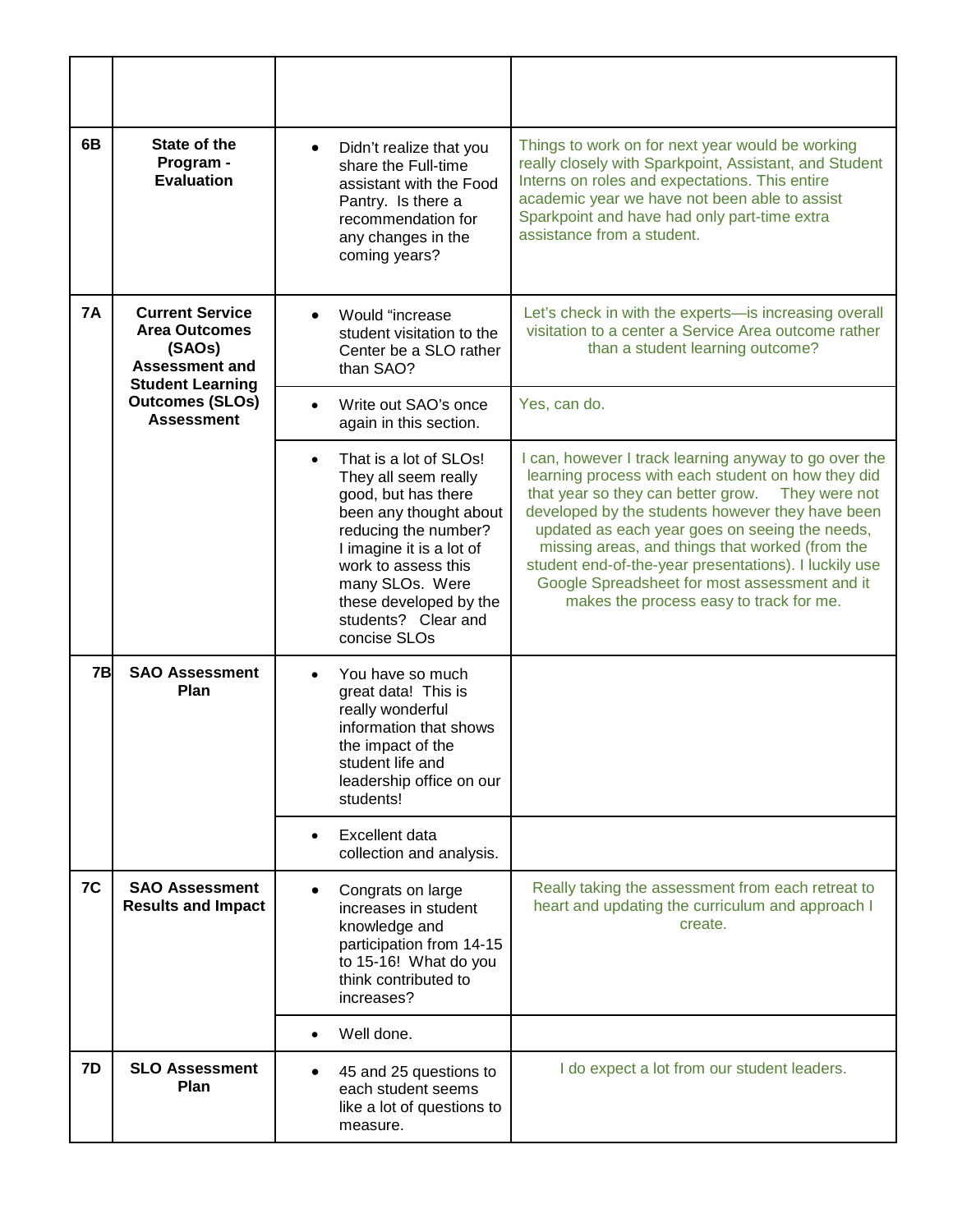|           |                                                             | How many student<br>interns do you have?                                                                                                                                                                                                                 | I have 5 who work unduplicated hours (1 person in<br>the front desk at a time) for 90% of open Student Life<br>office hours.                                                                                                                                                                                                                                                                                                                                                                       |  |
|-----------|-------------------------------------------------------------|----------------------------------------------------------------------------------------------------------------------------------------------------------------------------------------------------------------------------------------------------------|----------------------------------------------------------------------------------------------------------------------------------------------------------------------------------------------------------------------------------------------------------------------------------------------------------------------------------------------------------------------------------------------------------------------------------------------------------------------------------------------------|--|
| <b>7E</b> | <b>SLO Assessment</b><br><b>Results and Impact</b>          | Have you noticed a<br>difference in student<br>response to social<br>justice related events<br>related to our changing<br>political climate?<br>Really like the "Family<br>Sculpture Activity" idea.                                                     | YES! Looking at the preliminary results from the 16-<br>17 test, there is a significant increase in knowledge<br>about social justice. I've interwoven micro-<br>aggressions into our curriculum as well.<br>$'13-'14=62.5\%$<br>$14 - 15 = 69\%$<br>$15 - 16 = 95%$<br>$16-17=100\%$                                                                                                                                                                                                              |  |
| 7F        | <b>SAOs and SLOs for</b><br>the Next Review<br><b>Cycle</b> | Would recommend<br>consolidating some of<br>the SAO and SLO's<br>and prioritizing 2-3 to<br>evaluate in the next<br>program review.                                                                                                                      | That would be easier on me in a lot of ways. Like<br>above, I still assess the SLOs for Student Senate so<br>that they are able to see what they've learned.                                                                                                                                                                                                                                                                                                                                       |  |
| 8         | Equipment,<br>technology, and<br>facilities requests        | Information is complete                                                                                                                                                                                                                                  |                                                                                                                                                                                                                                                                                                                                                                                                                                                                                                    |  |
| 9         | <b>Strategic Action</b><br>plans                            | Information is complete                                                                                                                                                                                                                                  |                                                                                                                                                                                                                                                                                                                                                                                                                                                                                                    |  |
|           | <b>Overall</b><br><b>Recommendations</b>                    | Make it more known to<br>$\bullet$<br>the campus community<br>the resources that are<br>available to students<br>and send information to<br>all students, faculty,<br>staff.                                                                             | I need your help, please! I do classroom<br>presentations, give out orientation materials, list-serv<br>emails, Olive Hill Press articles, TV Screen ads,<br>Facebook, Instagram, Twitter, Snapchat, and have<br>everything online at the Cañada website and still<br>people don't know. What can I do more?<br>From Student Services Planning Council: get into the<br>Welcome Letter to add Get Your Student Body Card.<br>Bring full packet of pamphlets and bookmarks to<br>EOP <sub>s</sub> . |  |
|           |                                                             | Please provide specific<br>information in regards<br>to the resource<br>allocations requests<br>(name, costs, etc.)                                                                                                                                      | Table:<br>PINR2472C-74P Pirouette, Nesting<br>Collaborative, Rectangular, 24x72", 74P Edge<br>Quote Number: 17LKF-CAN004/C<br>Total Cost: \$2715.44<br><b>Student Body Card Machine:</b>                                                                                                                                                                                                                                                                                                           |  |
|           | Overall<br><b>Commendations</b>                             | Excellent data and as<br>part of the campus<br>community, we really<br>could see the<br>improvement and<br>visibility in Student Life<br>activities and efforts.<br>Thank you for your<br>great work. Thank you<br>for being a great<br>resource for all | ZXP7<br>Zebra ZXP Series 7 Dual-Sided Card<br>w/ mag stripe encoder. Includes two-y<br>warranty for parts, & labor. One year<br>printer<br>800077-742<br>YMCKOK Ribbon Prints Full Color Fro<br>color back. Prints 750 cards                                                                                                                                                                                                                                                                       |  |